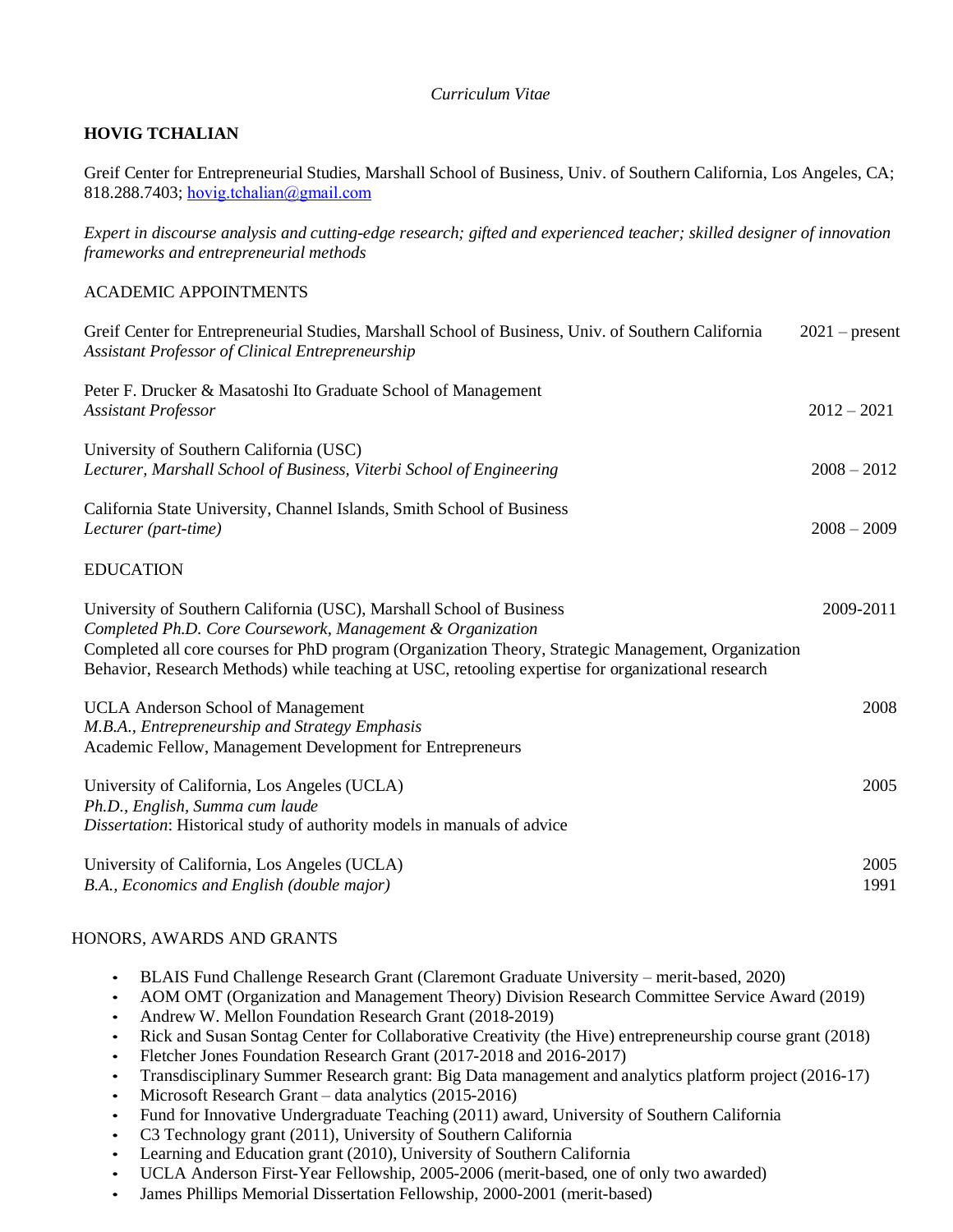# PUBLICATIONS

- Tchalian, H. 2019. Microfoundations and Recursive Analysis: A Mixed-Methods Framework for Language-Based Research, Computational Methods, and Theory Development. Haack, P., Sieweke, J. and Wessel, L. (Ed.), Microfoundations of Institutions (*Research in the Sociology of Organizations: Microfoundations of Institutions, Vol. 65B), 107-125).*
- Hannigan, T. Haans, R.F.J., Vakili, K, Tchalian, H., Glaser, V., Wang, M., Kaplan, S, & Jennings, P.D. 2019. Topic Modeling in Management Research: Rendering New Theory from Textual Data. *Academy of Management Annals*, 13(2), 586-632.
- Alsudais, K. & Tchalian, H. 2016. A Corpus Periodization Framework to Periodize a Temporally Ordered Text Corpus. *Proceedings of the 22nd Americas Conference on Information Systems*.
- Tchalian, H. & Alsudais, K. 2016. A New Application of Blockmodeling: Socio-Discursive Analysis of Semantic Networks. 2016. *Proceedings of the Pacific Conference on Statistical Computing and Data Mining*.
- Tchalian, H. 2013. Bureaucracy. In Smith, V. (Ed.), *The Sociology of Work: An Encyclopedia*. Thousand Oaks, CA: Sage Publications, Inc.
- Tchalian, H. Edge Semiconductor, Planet ATE. 2010. Case studies written for the Anderson School of Management and used in graduate business courses at Anderson
- Basu, S., Raj, M., & Tchalian, H. 2008. A Comprehensive Study of Behavioral Finance: A Study of Irrationality. *JFSP*, 62(4): 51-62.

### WORKING PAPERS

- Tchalian, H., Glaser, V.L., Corso, A., & Kennedy, M.T. 2020. The Strategic Uses of Ambiguity: Extended Nascency, Category Uncertainty, and the Modern Rebirth of the Electric Vehicle, 1990-2014. (Targeted for *Strategic Management Journal*)
- Tchalian, H. 2020. Crafting Authenticity: A Conceptual Framework for Craft-Based Authenticity in the Digital Age. (Targeted for *Academy of Management Review*)
- Tchalian, H. Glaser, V.L., Hannigan, T., & Lounsbury, M. 2020. Institutional Attention: Cultural Entrepreneurship and the Dynamics of Category Construction (Targeted for *Administrative Science Quarterly*)
- Tchalian, H., Voronov, M. 2020. Generous Spirits: Sacred Economies, Category Consecration and the Upscaling of Canadian Whisky. (Targeted for *Academy of Management Journal*)
- Tchalian, H., Alsudais, K., & Ocasio, W. 2020. Bringing Values Back In: Cultural Persistence in Institutional Vocabularies. (Targeted for *Administrative Science Quarterly*)
- Tchalian, H., Glaser, V.L., & Kennedy, M.T. 2020. Stand and Deliver: Product Demos and Emergent Categories. (Targeted for *Academy of Management Review*)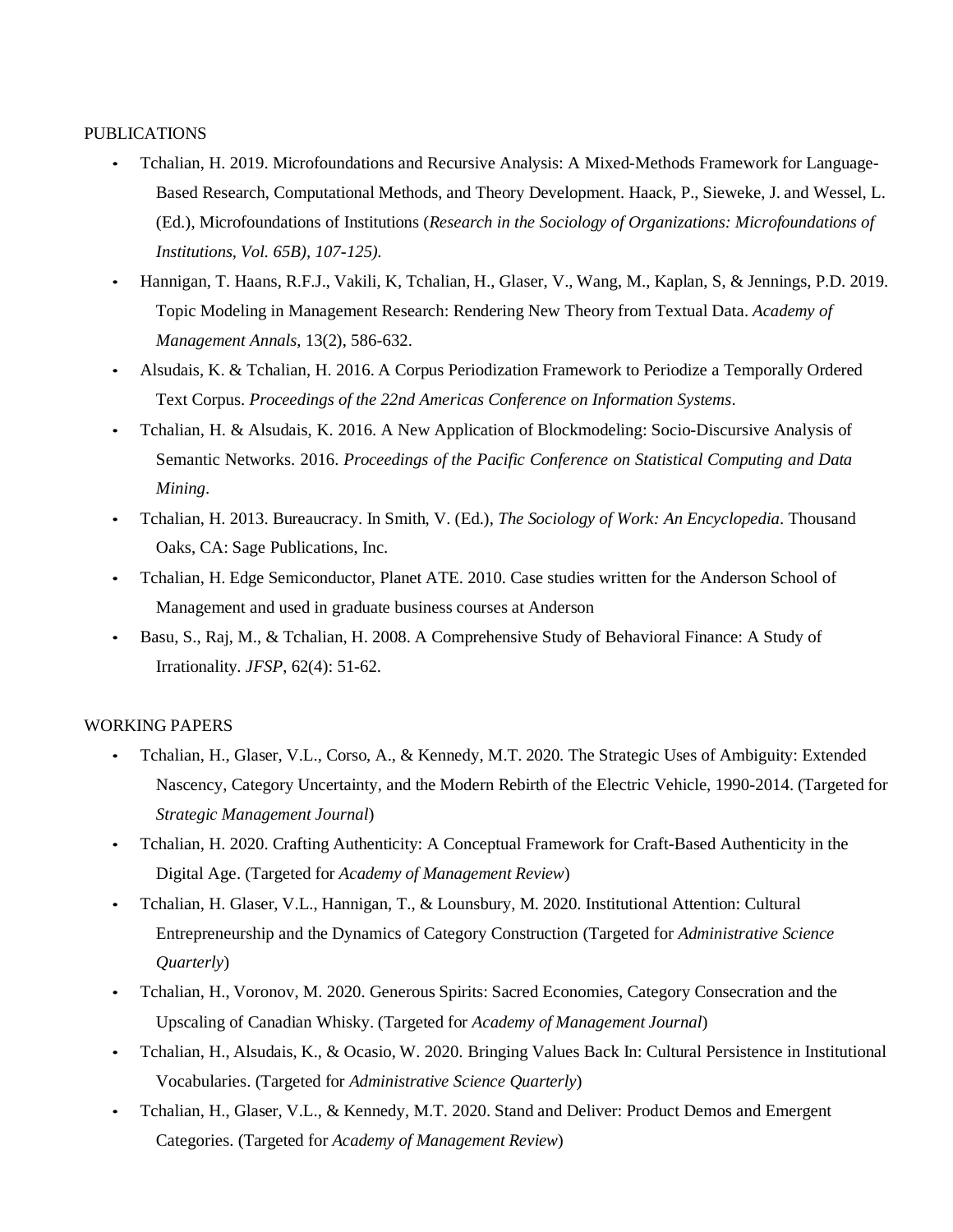## CONFERENCE PRESENTATIONS

- Tchalian, H., Voronov, M. 2021. Generous Spirits: Sacred Economies, Category Consecration and the Upscaling of Canadian Whisky. Co-presenter for invited paper session at Humanistic Entrepreneurship Research Symposium, Marshall School of Business, University of Southern California in Los Angeles, CA.
- Tchalian, H. 2021. Mixed Methods and Recursive Analysis. Presenter for invited paper session at Academy of Management Annual Meeting ("Content Analysis") in Boston, MA.
- Tchalian, H., Voronov, M. 2019. Generous Spirits: Sacred Economies, Category Consecration and the Upscaling of Canadian Whisky. Co-presenter for invited paper session at Academy of Management Annual Meeting ("Framing and Innovation: Discursive Strategiesin Organizations") in Boston, MA.
- Tchalian, H., Voronov, M. 2019. Generous Spirits: Sacred Economies, Category Consecration and the Upscaling of Canadian Whisky. Presenter at European Group of Organization Studies Colloquium in Edinburgh, Scotland (UK).
- Tchalian, H. 2019. Truthspotting: Markers of Trustworthiness in Public Statements. Presenter at the Big Data Discovery Summit in Azusa, CA.
- Tchalian, H. Glaser, V., Green, J, & Lounsbury, M. 2018. Institutional Attention: Cultural Entrepreneurship & the Dynamics of Category Construction. Co-presenter at West Coast Research Symposium on Technology Entrepreneurship.
- Tchalian, H. Glaser, V., Green, J, & Lounsbury, M. 2018. Institutional Attention: Cultural Entrepreneurship & the Dynamics of Category Construction. Presenter at Alberta Institutions Conference.
- Tchalian, H. & Alsudais, K. 2018. Bringing Values Back In: Cultural Persistence in Institutional Vocabularies. Presenter at the Academy of Management Specialized Conference on Managing Big Data.
- Tchalian, H. 2017. Talk as data: New Approaches to Analyzing Text to Advance Theory. Presentation at the Academy of Management Annual Meeting in Atlanta, GA.
- Tchalian, H., Glaser, V., & Green, J. 2017. Movers and Shapers: Placement, Mediation and Influence in the Electric Vehicle Category. Presentation at the European Group of Organizational Studies Colloquium in Copenhagen, Denmark
- Tchalian, H. & Alsudais, K. 2016. The (Staying) Power of Words: The Persistence of Social Cues in Institutional Vocabularies, 1975-2004. Presentation at the European Group of Organizational Studies Colloquium in Naples, Italy
- Tchalian, H. & Alsudais, K. 2016. A New Application of Blockmodeling: Socio-Discursive Analysis of Semantic Networks. Presentation at the Pacific Conference on Statistical Computing and Data Mining in Palm Springs, California
- Alsudais, K & Tchalian, H. 2016. A Corpus Periodization Framework to Periodize a Temporally Ordered Text Corpus. Presentation at the 22nd Americas Conference on Information Systems 2016 in San Diego, California.
- Alsudais, K. Tchalian, H. & Hilton, B. 2016. Labeled Topics for News Corpora Using Word Embedding and News Corpora. Presentation at *IJCAI Workshop on NLP Meets Journalism* in New York, NY.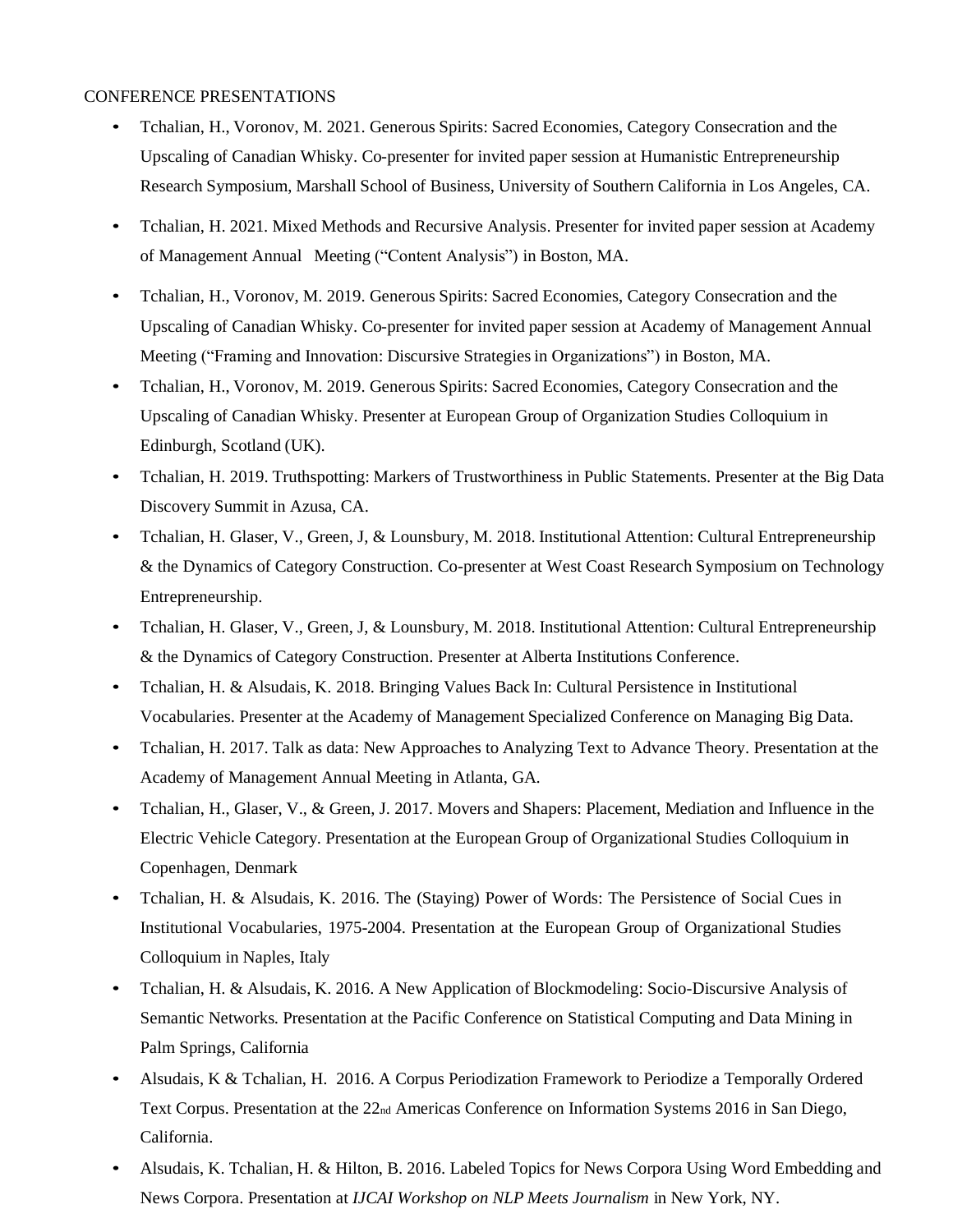- Tchalian, H., Glaser, V., & Kennedy, M. Categorical Evolution or Revolution: How Tesla and GM Promote Emerging Categories. 2015. Presentation at the European Group of Organizational Studies Colloquium in Athens, Greece
- Tchalian, H. 2014. The Limits of an Idea: Discursive Logics and the Vocabularies of Corporate Governance. Presentation at Professional Development Workshop, European Group of Organizational Studies Colloquium in Rotterdam, Netherlands
- Tchalian, H. 2011. Technology and Innovation. Presentation at Teaching with Technology Conference, University of Southern California in Los Angeles, California
- Tchalian, H. 2011. Collaboration Inside and Outside the Classroom. Presentation in Faculty Forum Series, University of Southern California in Los Angeles, California

# COURSES TAUGHT

## MARSHALL SCHOOL OF BUSINESS,UNIVERSITY OF SOUTHERN CALIFORNIA

(Faculty in Lloyd Greif Center for Entrepreneurial Studies– teaching Master's students, undergrads)

*– Technology Entrepreneurship* (designed and taught, required course in Entrepreneurship Concentration)

## DRUCKER SCHOOL OF MANAGEMENT, CLAREMONT GRADUATE UNIVERSITY

(Faculty in MBA program and executive education – taught MBAs, Master's students, PhDs, undergrads, executives)

- *– 7 Steps to Startup: From Idea to Prototype* (designed and taught, required course in entrepreneurship concentration)
- *– Innovation & Entrepreneurship: Startup Business Models* (designed and taught, course leading to pitch competition)
- *– Introduction to Entrepreneurship: Concepts & Frameworks for New Ventures* (designed and taught)
- *– New Venture Creation* (co-taught, introductory course for students in art business / arts management MA degree)
- *– Startup Studio* (co-taught, capstone course for students in art business / arts management MA degree)
- *– Communication in An Increasingly Complex World* (designed and taught, MA and PhD Org Theory elective)
- *– Data Analytical Tools & Technologies* (designed and taught, interdisciplinary course on novel data-analytic

methods offered in conjunction with graduate Information Systems and Technology school)

### MARSHALL AND VITERBI SCHOOLS, UNIVERSITY OF SOUTHERN CALIFORNIA

(Faculty in Master's Programs – taught Master's students, PhDs, undergrads)

- *– Technology Management* (designed and taught, graduate elective on technology management)
- *– Management Communication* (taught, required undergraduate course on effective organizational communication)
- *– Engineering Communication* (taught, required undergraduate course on effective technical communication)

### SMITH SCHOOL OF BUSINESS, CALIFORNIA STATE UNIVERSITY, CHANNEL ISLANDS

*–* Strategic management capstone and courses on business and economic history (both undergraduate)

# UNIVERSITY AND SCHOOL LEADERSHIP AND SERVICE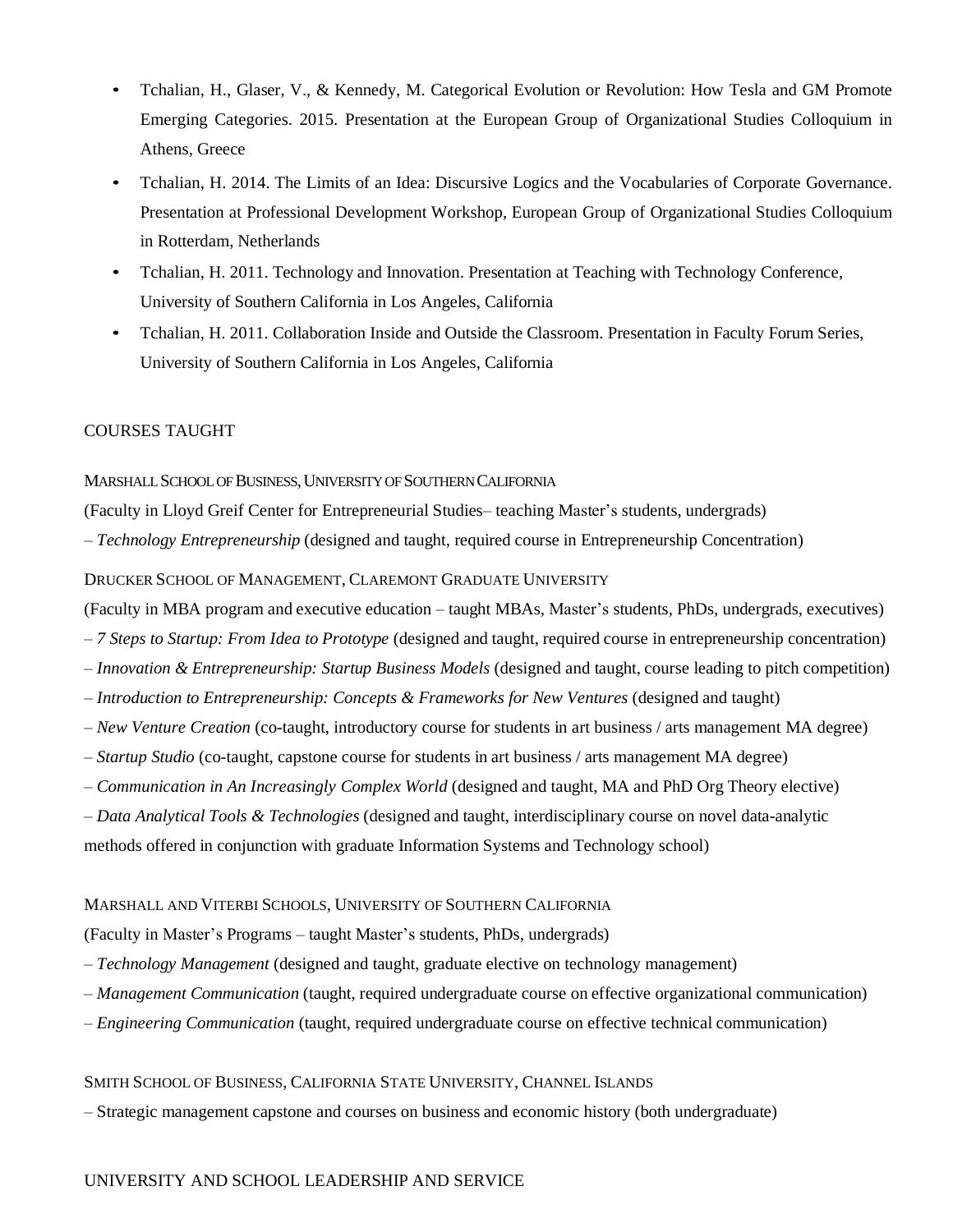- Academic Director, Digital Innovation and Text Analysis Lab (2018 present)
- Founding Director, Drucker School Game Lab on technology entrepreneurship (2017 present)
- Academic Director, ReConnect communication technology platform prototype project (2017 2018)
- Faculty Member, Drucker School Assurance of Learning Committee
- Faculty Member, Drucker School MBA Curriculum Committee
- Faculty member, Claremont Graduate University Transdisciplinary Program Advisory Committee
- Faculty Member, Claremont Colleges Data Science Working Group

# ACADEMIC LEADERSHIP AND SERVICE

# CONFERENCE SESSION ORGANIZING

- Harmon, D., Tchalian, H., & Rhee, E. 2021. Language, Meaning and Organizing: Multi-Level Methods & Theorizing. Co-organizer of session at Academy of Management Annual Meeting in Philadelphia, PA (conducted online).
- Harmon, D., Tchalian, H., & Rhee, E. 2020. Language, Meaning and Organizing: Linguistic Theories and Methods of Organizing. Co-organizer of session at Academy of Management Annual Meeting in Vancouver, BC (conducted online).
- Tchalian, H. & Hannigan, T. 2020. Advances in Topic Modeling: Curating Corpora, Using Structured Models, and Theorizing with Visuals. Co-organizer of / session presenter at Academy of Management Annual Meeting in Vancouver, BC (conducted online).
- Tchalian, H., Hannigan, T., & Harmon, D. 2019. Cutting-Edge Linguistic Methods: Taking Stock of Advances in the Study of Meaning Structures. Co-organizer of Paper Symposium at Academy of Management Annual Meeting in Boston, MA.
- Harmon, D., Etchanchu, H., & Tchalian, H. 2019. Language, Meaning, and Organizing: The Future of Linguistic Theories, Data, and Methodologies. Co-organizer of Professional Development Workshop at Academy of Management Annual Meeting in Boston, MA.
- Hannigan, T. Haans, R. F. J., Tchalian, H., Glaser, V., Wang, M., Vakili, K, & Kaplan, S. 2018. Topic Modeling: theory, method, and applications in management research. Session co-organizer at Academy of Management Annual Conference.
- Hannigan, T., Tchalian, H., Kiley, J., & Nelson, L. K. 2018. Curating Big Data Sets. Session co-organizer at Academy of Management Specialized Conference on Managing Big Data.
- Tchalian, H. 2017. Topic Modeling in Quant and Qual Research. Session Co-lead and presenter at the Academy of Management Annual Meeting in Atlanta, GA.

# ACADEMIC REVIEWING

• Reviewer, *Academy of Management Review*